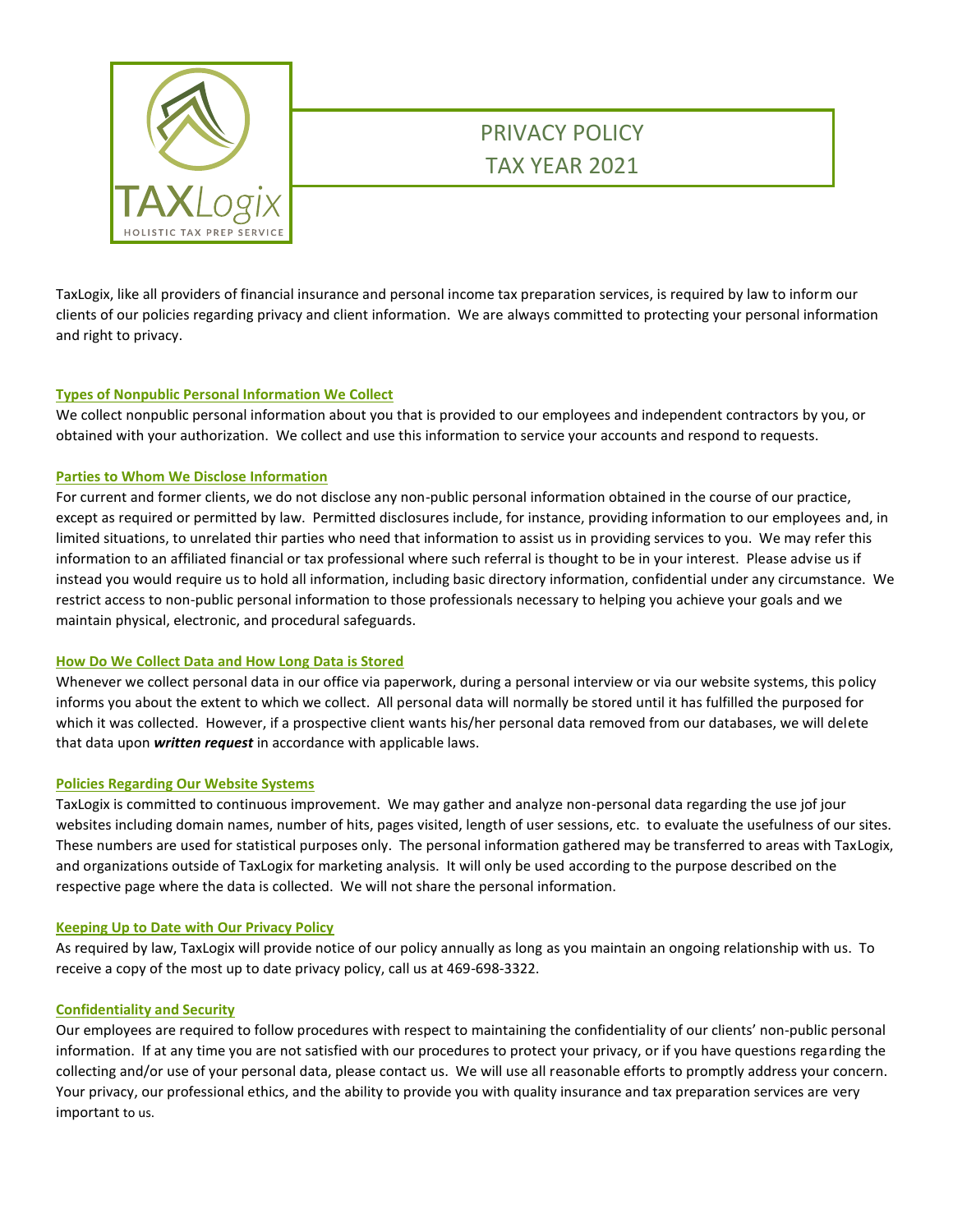

# PERSONAL INFORMATION TAX YEAR 2021 *\*PLEASE COMPLETE PRIOR TO APPOINTMENT*

## **PRIMARY TAXPAYER INFORMATION**

| <b>FIRST NAME</b>             | <b>MIDDLE NAME</b>    |                            |                      | <b>LAST NAME</b> |                           |              | <b>DATE OF BIRTH</b>           |
|-------------------------------|-----------------------|----------------------------|----------------------|------------------|---------------------------|--------------|--------------------------------|
|                               |                       |                            |                      |                  |                           |              |                                |
|                               | <b>STREET ADDRESS</b> |                            |                      | <b>CITY</b>      |                           | <b>STATE</b> | <b>ZIP CODE</b>                |
|                               |                       |                            |                      |                  |                           |              |                                |
| <b>EMAIL ADDRESS</b>          |                       |                            | <b>PRIMARY PHONE</b> |                  | $2ND$ PHONE               |              | <b>OCCUPATION</b>              |
|                               |                       |                            |                      |                  |                           |              |                                |
| <b>SOCIAL SECURITY NUMBER</b> |                       | <b>DRIVERS LIC. NUMBER</b> |                      |                  | <b>DRIVERS LIC. STATE</b> |              | <b>DRIVERS LIC. EXPIRATION</b> |

## **SPOUSE INFORMATION**

| <b>FIRST NAME</b>             | <b>MIDDLE NAME</b>    |                            | <b>LAST NAME</b> |                             |  | <b>DATE OF BIRTH</b>      |                                |
|-------------------------------|-----------------------|----------------------------|------------------|-----------------------------|--|---------------------------|--------------------------------|
|                               |                       |                            |                  |                             |  |                           |                                |
|                               | <b>STREET ADDRESS</b> |                            |                  | <b>STATE</b><br><b>CITY</b> |  |                           | <b>ZIP CODE</b>                |
|                               |                       |                            |                  |                             |  |                           |                                |
| <b>EMAIL ADDRESS</b>          |                       | <b>PRIMARY PHONE</b>       |                  | $2ND$ PHONE                 |  | <b>OCCUPATION</b>         |                                |
|                               |                       |                            |                  |                             |  |                           |                                |
| <b>SOCIAL SECURITY NUMBER</b> |                       | <b>DRIVERS LIC. NUMBER</b> |                  |                             |  | <b>DRIVERS LIC. STATE</b> | <b>DRIVERS LIC. EXPIRATION</b> |

### **DEPENDENT INFORMATION**

| <b>FIRST NAME</b> | <b>MIDDLE NAME</b> | <b>LAST NAME</b> | <b>SOCIAL SEC. NUMBER</b> | <b>DATE OF BIRTH</b> | <b>CHILD CARE</b><br><b>EXPENSES</b> |
|-------------------|--------------------|------------------|---------------------------|----------------------|--------------------------------------|
|                   |                    |                  |                           |                      | <b>YES</b><br><b>NO</b>              |
|                   |                    |                  |                           |                      | <b>YES</b><br><b>NO</b>              |
|                   |                    |                  |                           |                      | <b>YES</b><br><b>NO</b>              |
|                   |                    |                  |                           |                      | <b>YES</b><br><b>NO</b>              |

## **FILING STATUS**

| <b>SINGLE</b> | <b>MARRIED FILING JOINTLY</b> | <b>MARRIED FILING SEPERATELY</b>        |
|---------------|-------------------------------|-----------------------------------------|
|               |                               | QUALIFYING WIDOWER WITH DEPENDENT CHILD |

HEAD OF HOUSEHOLD

QUALIFYING WIDOWER WITH DEPENDENT CHILD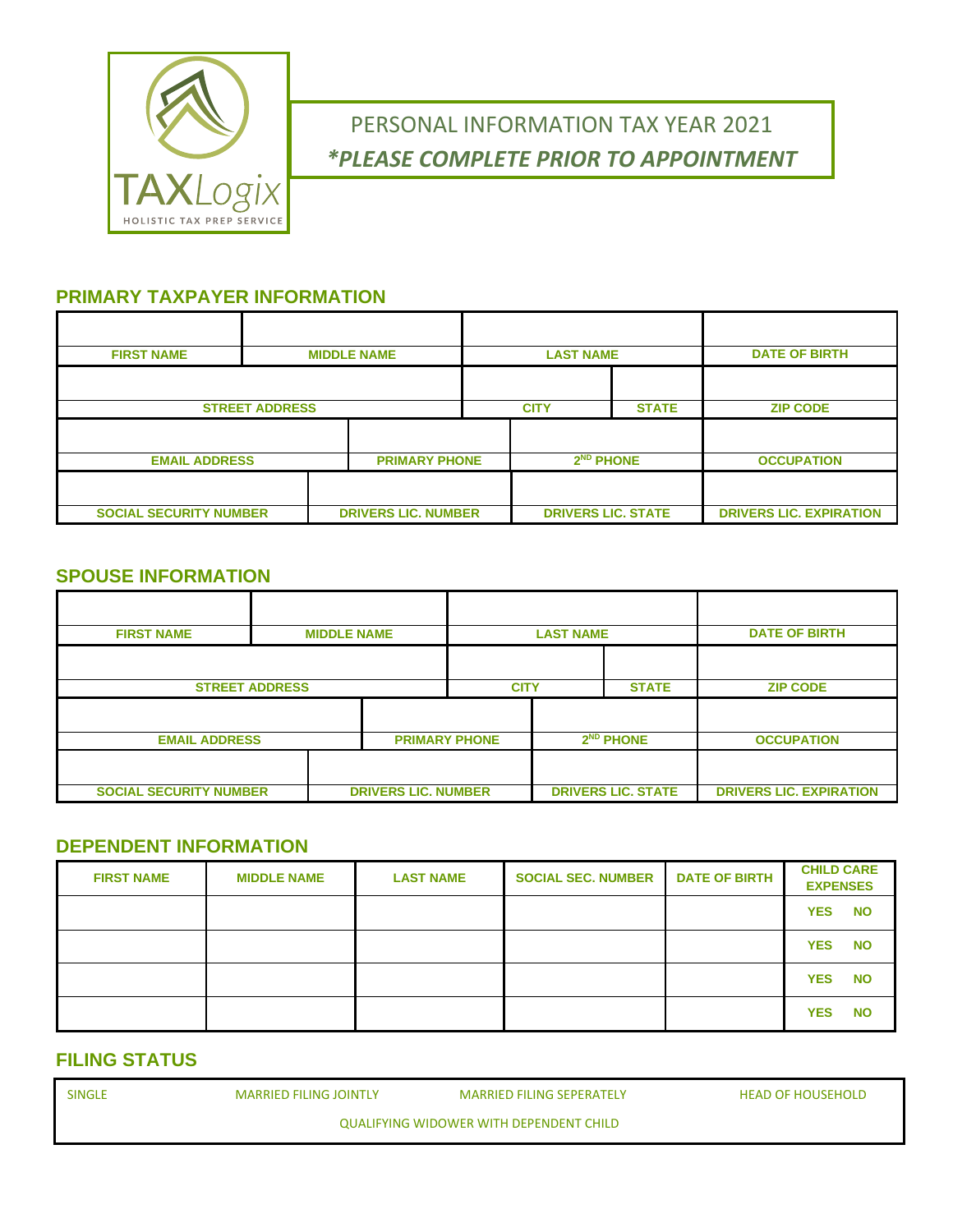

# GENERAL POLICIES AND PROCEDURES

Thank you for choosing TaxLogix to assist you with your 2021 taxes. This letter confirms the terms of our engagement with you and outlines the nature and extent of the services we will provide as well as your responsibilities.

We will prepare your 2021 federal, state, and city income tax returns. We will depend on you to provide the information we need to prepare and complete accurate returns. It is your responsibility to provide complete and accurate information. Services do not include verification of the information that you provide. We may ask you to clarify some items but will not audit or otherwise verify the data you submit. An organizer is enclosed to help you collect the data required for your return. The organizer will help you avoid overlooking important information. By using it, you will contribute to the efficient preparation of your returns and help minimize the cost of our services.

We will perform accounting services only as needed to prepare you tax returns. Our work will not include procedures to find defalcations or other irregularities. Accordingly, our engagement should not be relied upon to disclose errors, fraud, or other illegal acts, though it may be necessary for you to clarify some of the information you submit. We will inform you of any material errors, fraud, or other illegal acts we discover.

The law imposes penalties when taxpayers underestimate their tax liability. Call us if you have concerns about such penalties. Should we encounter instances of unclear tax law, or of potential conflicts in the interpretation of the law, we will outline the reasonable courses of action and the risks and consequences of each. We will ultimately adopt, on your behalf, the alternative you select.

We will return your original records to you at the end of this engagement. It is your responsibility to store these records, along with all supporting documents, canceled checks, etc. in a secure location in case these items are needed later to satisfy tax authority inquiries. We retain copies of your records and our work papers for your engagement for seven years, after which these documents will be destroyed.

The engagement to prepare your 2021 tax returns will conclude with delivery of the completed returns to you (if paper filing) or your signature and our subsequent submittal of your tax return (if e-filing). If you have not selected to e-file your returns with our office, you will be solely responsible to file the returns with the appropriate taxing authorities. Review all tax return documents carefully before signing them.

My 2021 tax return will be filed electronically to allow faster processing by the IRS. It is my responsibility to review it for accuracy. If I find changes are needed, I will contact my tax preparer immediately. I understand the electronic filing process and will contact my tax preparer should I have any questions or changes to my return.

Joint returns require both spouses to pick up the tax return and sign the IRS e-file forms. A copy of a state issued identification will also be required.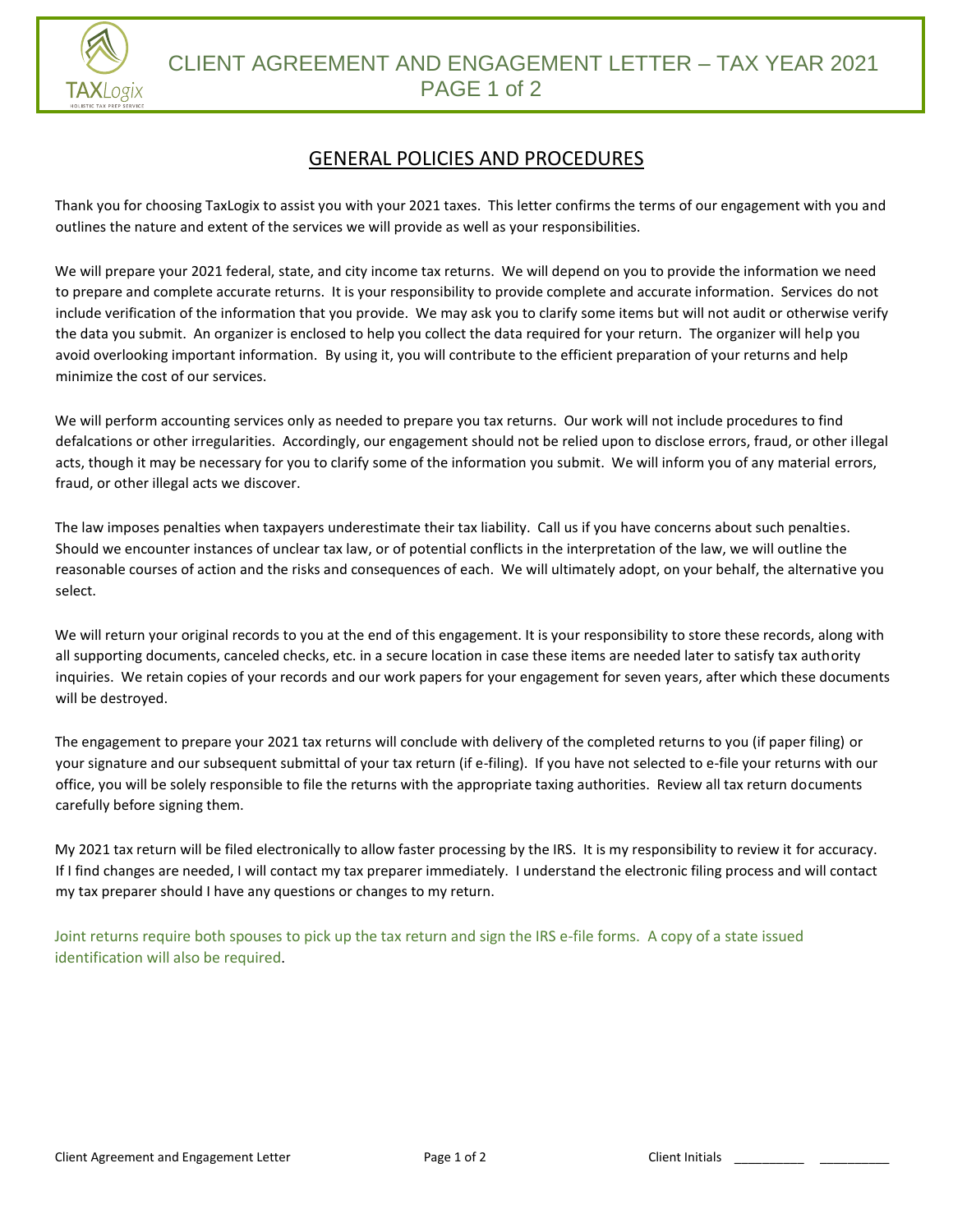### CLIENT AGREEMENT AND ENGAGEMENT LETTER – TAX YEAR 2021 CONTINUED (PAGE 2 of 2)

### FEES AND CHARGES

#### PERSONAL RETURNS BASE PRICE

\$219 – Includes Complete Tax Preparation for Individuals - Includes E-filed Personal, Single or Joint Federal and One State Return for One Tax Year Including Schedules A,B, and D

#### ADDITIONAL CHARGES:

| \$29 each | Schedule E or F                                                 |
|-----------|-----------------------------------------------------------------|
| \$79 each | Schedule C                                                      |
| \$49 each | State Return or City Return                                     |
| \$79 each | Dependent Return                                                |
| \$TBD     | Excessive Schedule D Entries (To Be Determined By Tax Preparer) |

#### BUSINESS RETURNS \$299 +

\*\$299 is the base price for a business return – Final Fees Based on Hours Required and Complexity

AMENDED RETURNS

# \$219

TRUST RETURNS

Discuss Fees with Preparer

Our fee is based on the time required at standard billing rates plus out-of-pocket expenses. Invoices are due and payable upon completion of return. All tax preparation fees must be paid prior to the filing of the return. We are not able to deduct fees owed to TaxLogix from any refund due you by the IRS.

\_\_\_\_\_\_\_\_\_\_ \_\_\_\_\_\_\_\_\_\_As previously stated, our engagement to prepare your 2021 tax return(s) will conclude with delivery of the completed return(s) to you (if paper filing) or your signature and our subsequent submittal of your tax return (if e-filing). At times, you the taxpayer, will receive notifications from the IRS that will require your attention. It is often necessary to contact the IRS directly to resolve any issues. TaxLogix tax preparation fees do not include having our tax professionals call the IRS on your behalf. A TaxLogix tax professional is more than willing to guide you regarding the information that you will likely need when calling the IRS. If you prefer for one of our tax professionals to contact the IRS on your behalf, the appropriate authorization will need to be secured. This service will be billed at \$30.00 per hour.

\_\_\_\_\_\_\_\_\_\_ \_\_\_\_\_\_\_\_\_\_ Occasionally, clients request that our tax preparers conduct tax planning or modeling various scenarios for tax outcome. This service, depending on complexity and time required, may be billed an additional charge. This charge will be determined by the tax professional.

| Estimation Wil Be Provided by Tax Preparer Prior to Beginning Work on Return                                   |             |                                                                                                                                                                                                                                |  |
|----------------------------------------------------------------------------------------------------------------|-------------|--------------------------------------------------------------------------------------------------------------------------------------------------------------------------------------------------------------------------------|--|
|                                                                                                                |             |                                                                                                                                                                                                                                |  |
| I have read and agree to the terms of the engagement with TaxLogix in completing my 2021 income tax return(s). |             |                                                                                                                                                                                                                                |  |
|                                                                                                                |             |                                                                                                                                                                                                                                |  |
|                                                                                                                |             |                                                                                                                                                                                                                                |  |
|                                                                                                                |             | Date: the contract of the contract of the contract of the contract of the contract of the contract of the contract of the contract of the contract of the contract of the contract of the contract of the contract of the cont |  |
|                                                                                                                |             |                                                                                                                                                                                                                                |  |
| Client Agreement and Engagement Letter                                                                         | Page 2 of 2 |                                                                                                                                                                                                                                |  |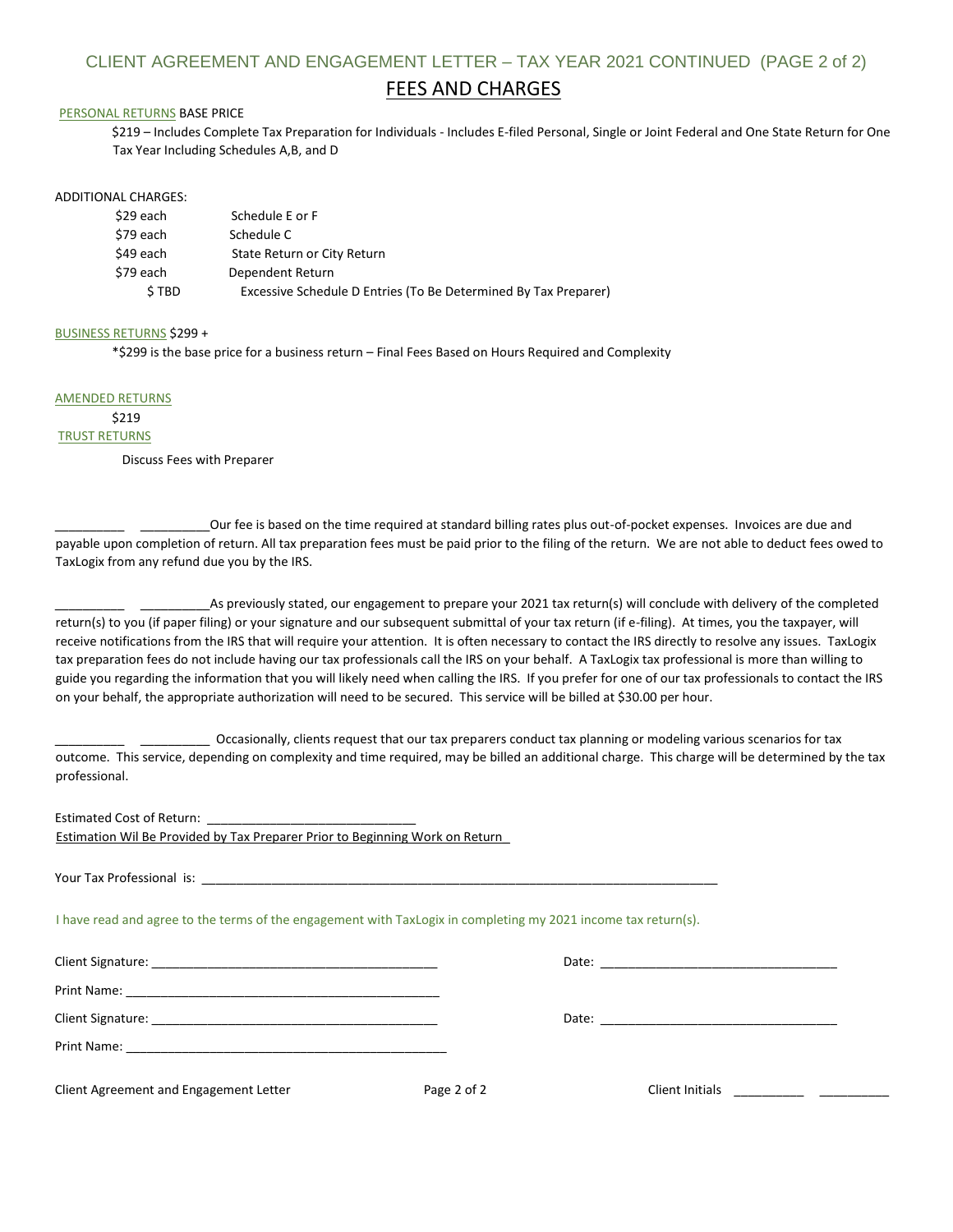

# CONSENT FOR USE OF TAX RETURN INFORMATION TAX YEAR 2021

Federal law requires this consent form be provided to you. Unless authorized by law, we cannot use, without your consent, your tax return information for purposes other than the preparation and filing of your tax return.

If we obtain your signature on this form by conditioning our services on your consent, your consent will not be valid. Your consent is valid for the amount of time that you specify. If you do not specify the duration of your consent, your consent is valid for one year.

I hereby consent to the use of any and all tax return information contained in my federal income tax returns (Form 1040 series and supporting schedules) by TAXLogix for the purpose of reviewing for accuracy and to potentially assist with retirement planning services including SEP, Roth, Simple IRA/401/403b and Thrift Savings Plan contributions and rollovers as well as estate, financial, insurance (life, long term care, medical), tax planning, annuities, and investments by way of example and not limitation.

| Taxpayer's Signature     | Date |
|--------------------------|------|
| Taxpayer's Printed Name  |      |
| Taxpayer's Signature     | Date |
| Taxpayer's Printed Name  |      |
| Tax Preparer's Signature | Date |
|                          |      |

### Tax Preparer's Printed Name

If you believe your tax return information has been disclosed or used improperly in a manner unauthorized by law or without your permission, you may contact the Treasury Inspector General for Tax Administration (TIGTA) by telephone at 1-800-366-4484 or by email at complaints@treas.gov.